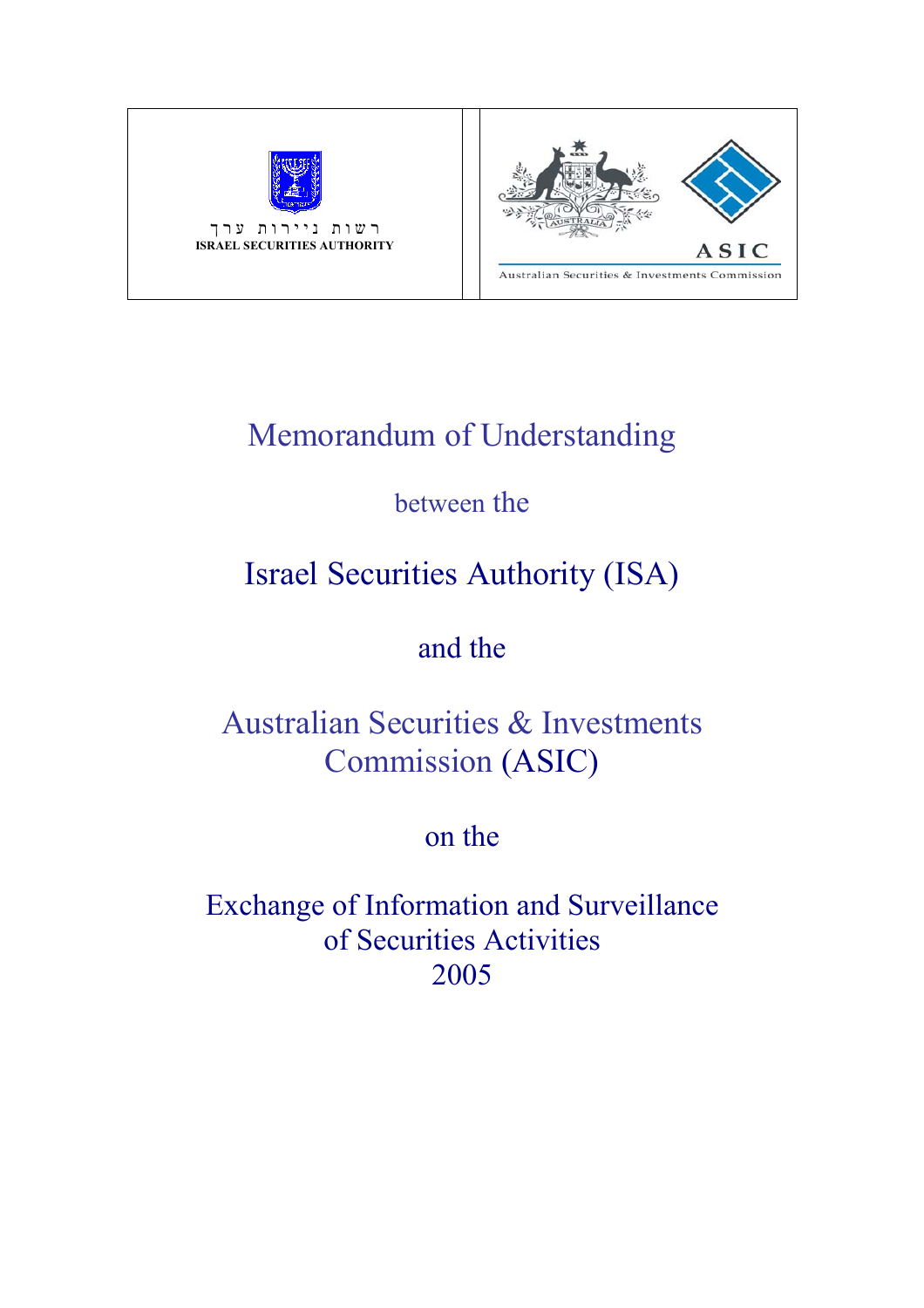#### **The Statutory Authorities**

#### **ISA**

The Israel Securities Authority (ISA) is the national regulator that is responsible for the supervision of capital markets. The ISA was established pursuant to the Securities Law, 5728-1968 (hereinafter "the Securities Law"), and its function is to protect the affairs of the securities investing public, as determined in the Securities Law.

The ISA has the responsibility for the regulation, supervision and enforcement of all capital market activities, institutions and instruments in Israel within the scope of the Law and other relevant legislation. It has statutory powers of investigation, and has the ability to exercise its powers for the purpose of cooperation with regulators in other countries.

#### **ASIC**

ASIC is the national corporate regulator that is responsible for the regulation of companies, the supervision of capital markets and participants, and for consumer protection in relation to financial services in Australia. ASIC is established under section 7 of the *Australian Securities and Investment Commissions Act 1989*.

ASIC is responsible for the administration and enforcement of the *Corporations Act 2001*  and the *Australian Securities and Investments Commissions Act* 2001 which provide for the regulation of corporations, securities markets and intermediaries, and investor protection in relation to financial services and products.

ASIC's ability to exercise coercive powers on behalf of foreign regulators for the administration or enforcement of foreign business laws is governed by the *Mutual Assistance in Business Regulation Act 1992*.

#### **Preamble**

ASIC and the ISA,

Considering the increasing internationalisation, harmonisation and interdependence of financial markets due to the use of modern technology and the need for closer cooperation between exchanges, for the broadest possible mutual assistance, for the strengthening of cross-border co-operation in order to enhance investor protection, to promote the integrity of financial markets and more generally to facilitate performance of the supervisory functions and the effective enforcement of the Laws and Regulations governing the markets;

Considering that such an approach entails the sharing of different types of information given the various duties vested in the Authorities;

Considering that ASIC is a signatory to the International Organisation for Securities Commissions (IOSCO) Multilateral Memorandum of Understanding (MMOU) and the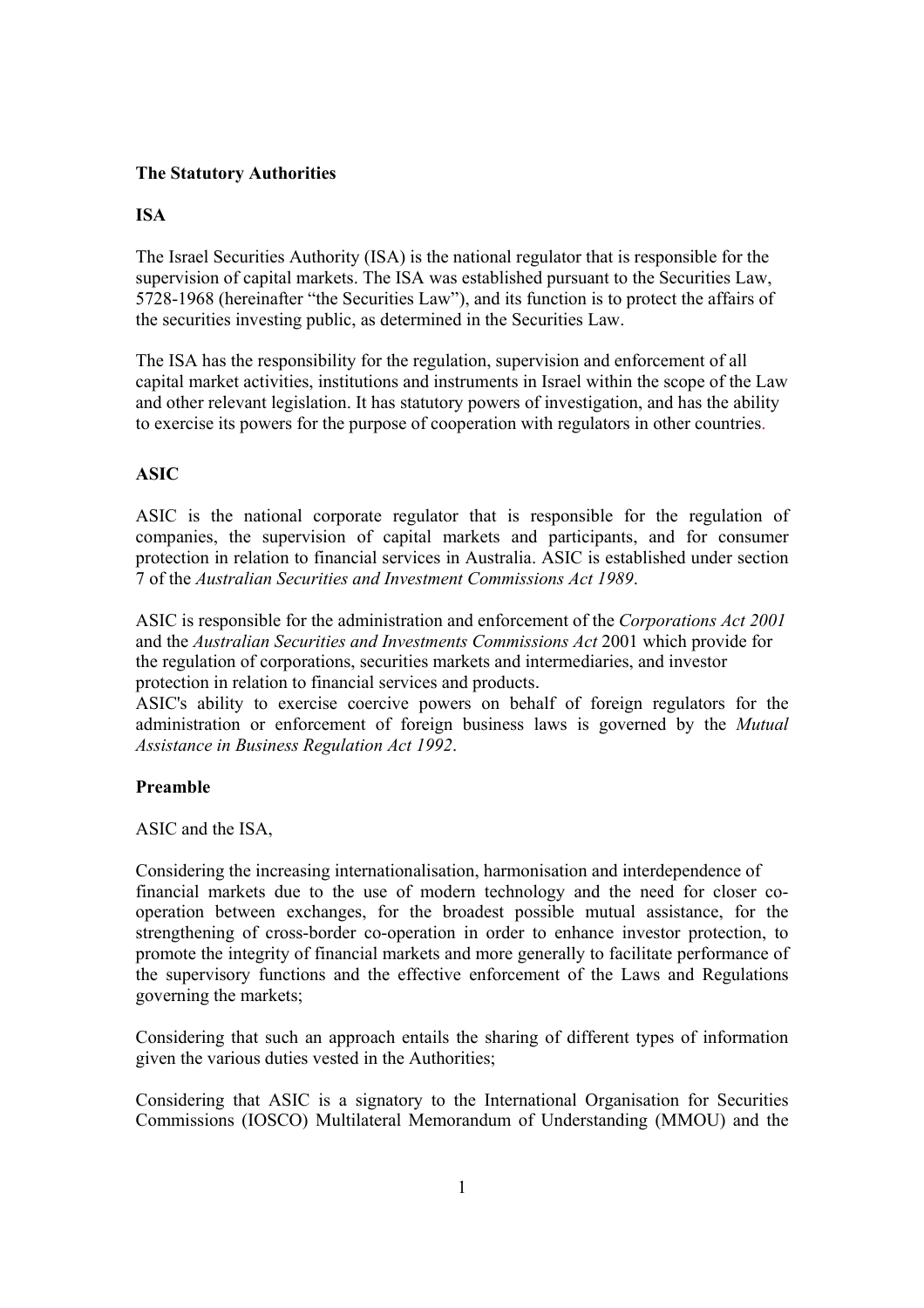ISA has applied to become a signatory to the MMOU, the ASIC will continue acting in furtherance of their commitments under the MMOU and the ISA will be obliged to refrain from acts which would defeat the object and purpose of the MMOU. This bilateral Memorandum of Understanding is not intended to supercede these commitments regarding the MMOU. This bilateral Memorandum of Understanding is otherwise endeavoring to address issues specific to the relationship between the authorities.

ASIC and the ISA have thus reached the following understanding:

#### **Paragraph 1 - Principles**

Without prejudice to the provisions set forth by Australian and Israeli law, the purpose of this Memorandum of Understanding is to establish a general framework for co-operation and consultation between the Authorities referred to hereinafter, in order to facilitate the fulfilling of their regulatory responsibilities. The provisions of this Memorandum of Understanding are not intended to create legally binding commitments or supersede domestic Laws or Regulations.

#### **Paragraph 2 -Definitions**

- 1. "Authority" means the Australian Securities and Investments Commission (ASIC) and/or the Israel Securities Authority (ISA).
- 2. "Requested Authority" means the Authority to whom a request is made under this Memorandum of Understanding.
- 3. "Requesting Authority" means the Authority making a request under this Memorandum of Understanding.
- 4. "Laws and Regulations" means any laws and/or regulations in force in the respective states of the Authorities.
- 5. "Person" means any natural or legal person.
- 6. "Securities" means shares, bonds and other forms of securitized debts, futures and derivative products including commodity derivatives, units of undertakings in collective investment schemes and other financial products traded in the respective states of the Authorities.
- 7. "Financial Markets" means any securities and derivatives market supervised by an Authority.
- 8. "Intermediary" means any investment firm, bank, collective investment scheme and any other person acting within the scope of competence of the Authorities.
- 9. "Issuer" means a person making an offer to the public or seeking listing of a security.

#### **Paragraph 3 -Scope of assistance**

1. To the extent permitted by their respective Laws and Regulations, the Authorities will provide each other with the fullest mutual assistance in any matters falling within the competence of the Authorities, including in particular the following areas: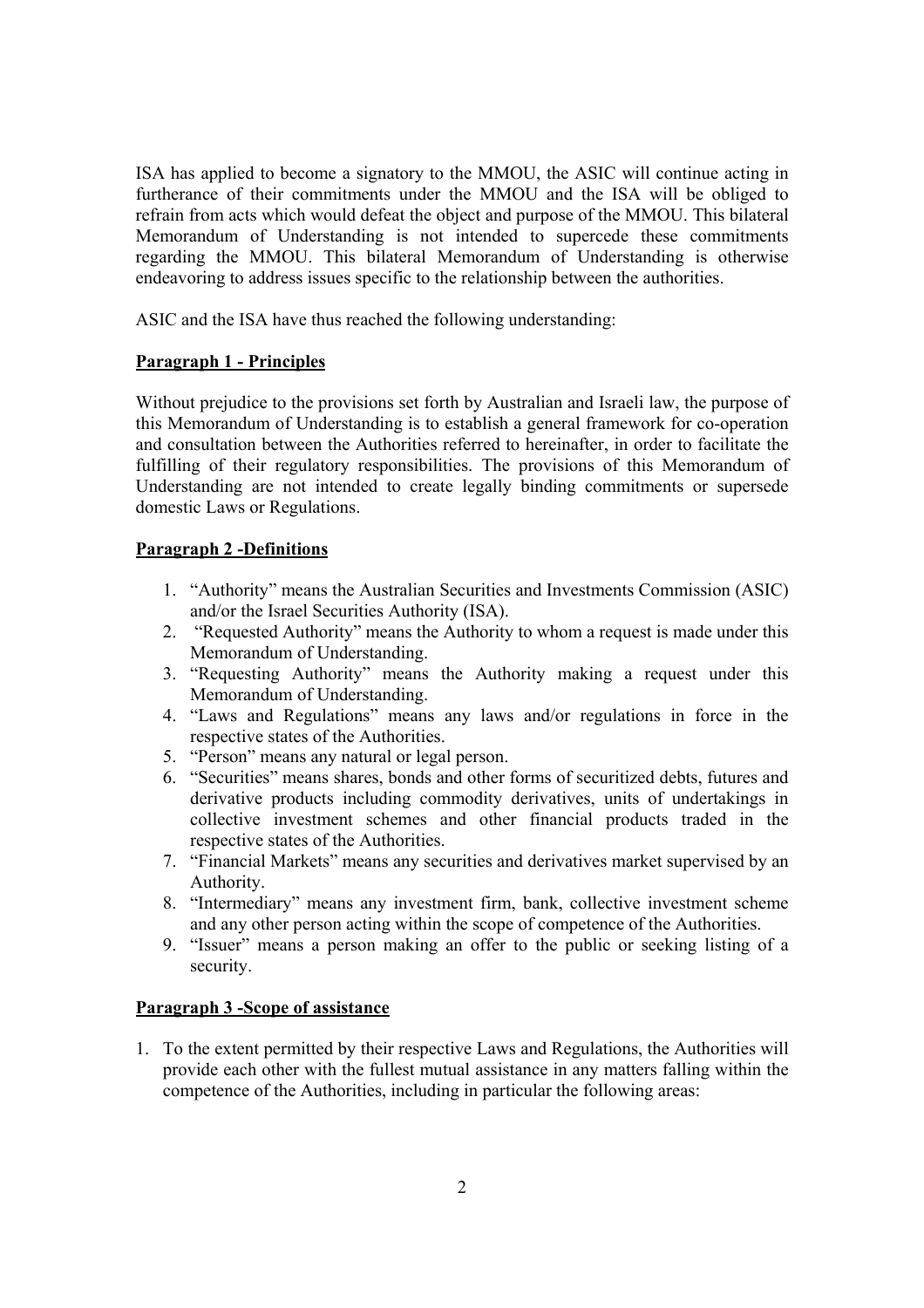- a. investigations and enforcement in connection with applicable Laws and Regulations relating to insider dealing, market manipulation and other fraudulent or manipulative practices in the securities field,
- b. investigation and enforcement of, and monitoring compliance with, applicable Laws and Regulations relating to dealing in, advising on and the management, administration and safekeeping of securities,
- c. checking that the conditions for the taking up of (or continuing in) business as an Intermediary are met (including e.g. the enforcement of requirements to be authorised),
- d. enforcing and monitoring compliance with applicable Laws and Regulations relating to the disclosure of interests in securities, takeover bids or the acquisition of influence over financial intermediaries,
- e. the supervision of the Financial Markets, including clearing and settlement facilities,
- f. enforcing or monitoring compliance with applicable laws relating to the duties of issuers and offerors of securities in relation to the disclosure of information.
- 2. In cases where the information requested may be maintained by, or available to, another authority within the country of the Requested Authority, the Requested Authority will endeavour to provide full assistance in obtaining the information requested, to the extent permitted by its national Laws and Regulations. If necessary, the Requested Authority will provide the Requesting Authority with sufficient information to establish direct contact between the Requesting Authority and the other authority.
- 3. The Requested Authority may refuse to act on a request for assistance where communication of the information might adversely affect the sovereignty, security or public policy of the State of the Requested Authority or where judicial proceedings for the imposition of criminal penalties have already been initiated in the jurisdiction of the Requested Authority, in respect of the same actions and against the same persons, or, on the grounds that the provision of assistance might result in a judicial or administrative sanction being imposed, where a non-appealable judicial or administrative sanction has already been imposed, in the jurisdiction of the Requested Authority, in respect of the same actions and against the same persons. Nothing in this provision shall prevent the Requested Authority from refusing a request in accordance with its own domestic Laws and Regulations.
- 4. To the extent permitted by their respective national Laws and Regulations and without prior request, each Authority will provide the other Authority with any relevant factual information available to it and which it believes to be helpful to the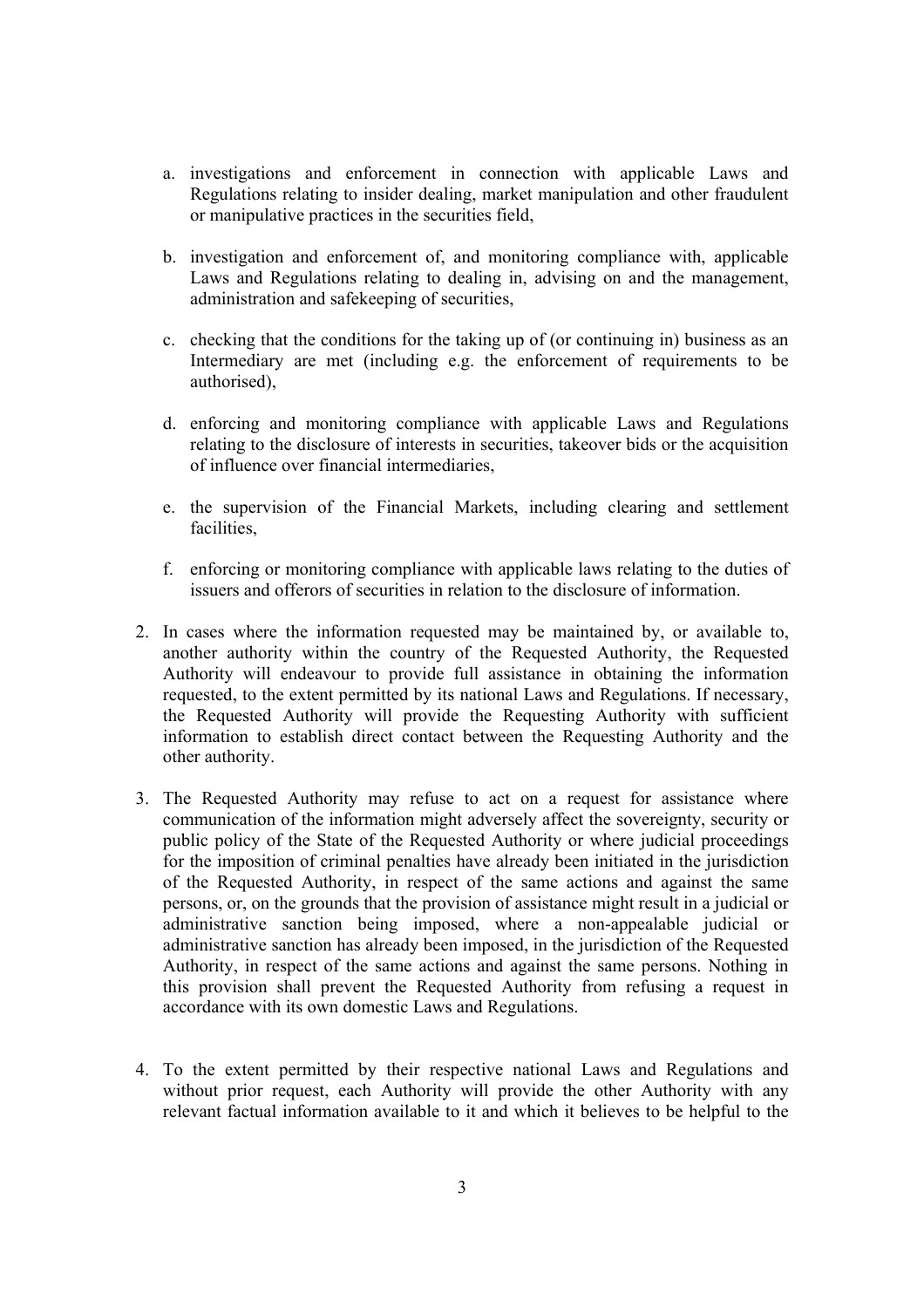other Authority for the discharge of its functions and for the purposes, which it may specify in the communication (unsolicited information).

#### **Paragraph 4 - Requests for Assistance**

- 1. Requests for assistance will be made in writing, signed by the Chairman of the Requesting Authority, and addressed to the contact person of the Requested Authority listed in Annex A.
- 2. The Request will specify the following:
	- a. a description of the subject matter of the request and the purpose for which the information is sought and the reasons why this information will be of assistance;
	- b. a description of the specific information requested by the Requesting Authority;
	- c. a description of the facts that constitute the grounds for the suspicion that the offence that is the subject of the request has been committed, and of the connection between these facts and the assistance requested;
	- d. a short description of the relevant provisions that may have been violated and, if known to the Requesting Authority, a list of the persons or institutions believed by the Requesting Authority to possess the information sought or the places where such information may be obtained and the details that support this belief, to the best of the Requesting Authority's knowledge;
	- e. in so far as the request concerns information relating to transactions in specific securities
		- a description of the securities in question as precise as possible (including the securities code),
		- the names of those firms with whose dealings in the securities the Requesting Authority is concerned,
		- the dates between which transactions in the securities are considered relevant for the purposes of the request,
		- the names of any persons on whose behalf relevant transactions in the securities are believed or suspected to have been entered into;
	- f. in so far as the request relates to information concerning the business or activities of any person, such precise information as the Requesting Authority is able to provide so as to enable such persons to be identified;
	- g. an indication of the sensitivity of the information contained in the request and whether the Requesting Authority agrees that the request will be disclosed to persons whom the Requested Authority may need to approach for information;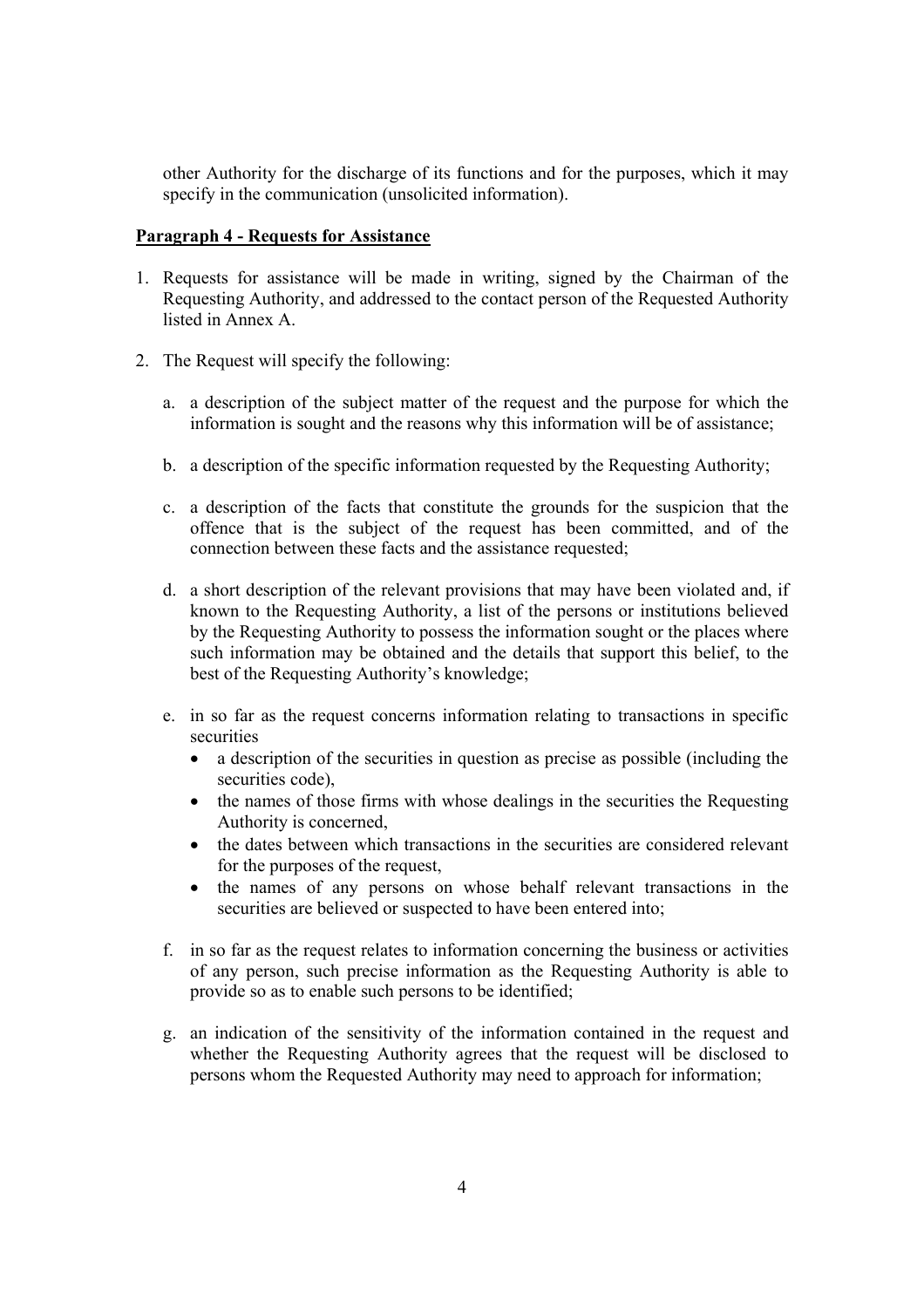- h. whether the Requesting Authority is or has been in contact with any other authority or law enforcement agency in the State of the Requested Authority in relation to the subject matter of the request;
- i. any other securities authority of another state whom the Requesting Authority is aware has an active interest in the subject matter of the request;
- j. an indication of the urgency of the request, or the desired time period for the reply.

#### **Paragraph 5 -Execution of Requests for Assistance**

- 1. To the extent permitted by their respective Laws and Regulations, the Requested Authority will take all reasonable steps to obtain and provide the information sought within a reasonable period of time.
- 2. The Requested Authority will use the relevant means at its disposal for the execution of the request. The Authorities will consult and agree on the types of enquiry that may be necessary for the execution of a request. Unless otherwise agreed by the Authorities, information, documents or copies thereof requested under this MOU, will be gathered in accordance with the Laws and Regulations applicable in the jurisdiction of the Requested Authority. Where permissible under the Laws and Regulations of the jurisdiction of the Requested Authority, a representative of the Requesting Authority may be present at the taking of statements and may provide, to a designated representative of the Requested Authority, specific questions to be asked of any witness.

To the extent permitted by law, the Requesting Authority will provide the Requested Authority with such further assistance as may reasonably be required for the efficient execution of the request including the provision of further information as to the circumstances surrounding the request, staff or other resources.

To the extent permitted by their respective national Laws and Regulations, the Authorities will consider conducting joint investigations in cases where the request for assistance concerns violations of Laws and Regulations, where it would assist in the effective investigation of the alleged violations. The Authorities will consult to define the procedures to be adopted for conducting any joint investigation, the sharing of work and responsibilities and the follow up actions to such investigations.

If it appears to the Requested Authority that the response to a request for assistance under this Memorandum of Understanding will incur substantial costs, the Requested Authority may call for the establishment of a cost sharing arrangement before continuing to respond to such a request.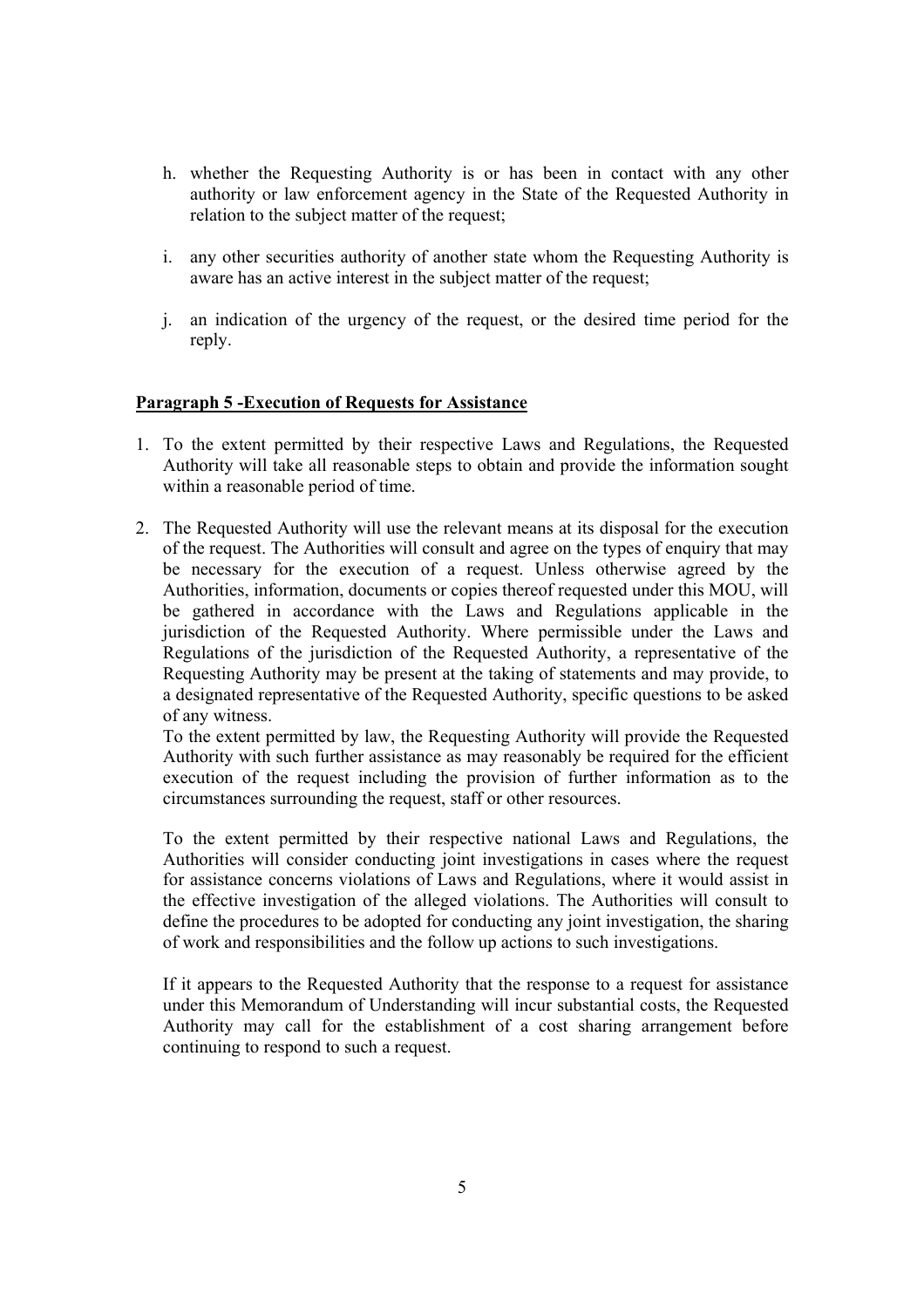#### **Paragraph 6 - Permissible Uses of the Information Exchanged and Confidentiality**

- 1. The Authorities will use the information exchanged solely for the purposes of:
- a. securing compliance with or enforcement of the domestic Laws or Regulations specified in the Request;
- b. initiating, conducting or assisting in administrative, civil, disciplinary or criminal proceedings resulting from the violation of the Laws and Regulations specified in the Request.
- c. any of the particular purposes specified in sub-paragraphs 3 (1)a.-f. to the extent that they are administered by the Requesting Authority.
- 2. Any assistance or information provided under this Memorandum of Understanding should be used by the Requesting Authority only for the purposes stated in the request, including ensuring the proper administration and enforcement of the Laws and Regulations of the Requesting Authority specified in the request;
- 3. The Authorities to which unsolicited information is supplied will use this information solely for the purposes stated in the transmission letter or for the purposes of administrative proceedings or for the discharge of the obligation to report to judicial authorities.
- 4. To the extent permitted by law, each Authority will keep confidential any request for assistance made under this Memorandum of Understanding, the contents of such requests and the information received under this Memorandum of Understanding as well as any matters arising in the course of its operation, in particular consultations between or among the Authorities, and unsolicited assistance. After consultation with the Requesting Authority, the Requested Authority may disclose the fact that the Requesting Authority has made the request if such disclosure is required to carry out the request.
- 5. If an Authority intends to use or disclose confidential information furnished under this Memorandum of Understanding for any purpose other than those stated in this Paragraph and in the request, it must obtain the prior written consent of the Requested Authority. If the Requested Authority consents to the use of the information for purposes other than those stated, it may subject it to certain conditions.
- 6. Nothing in paragraphs 1 and 2 of this Paragraph will prevent an Authority from using or disclosing information in circumstances where such use or disclosure is required in order to comply with its national Laws and Regulations.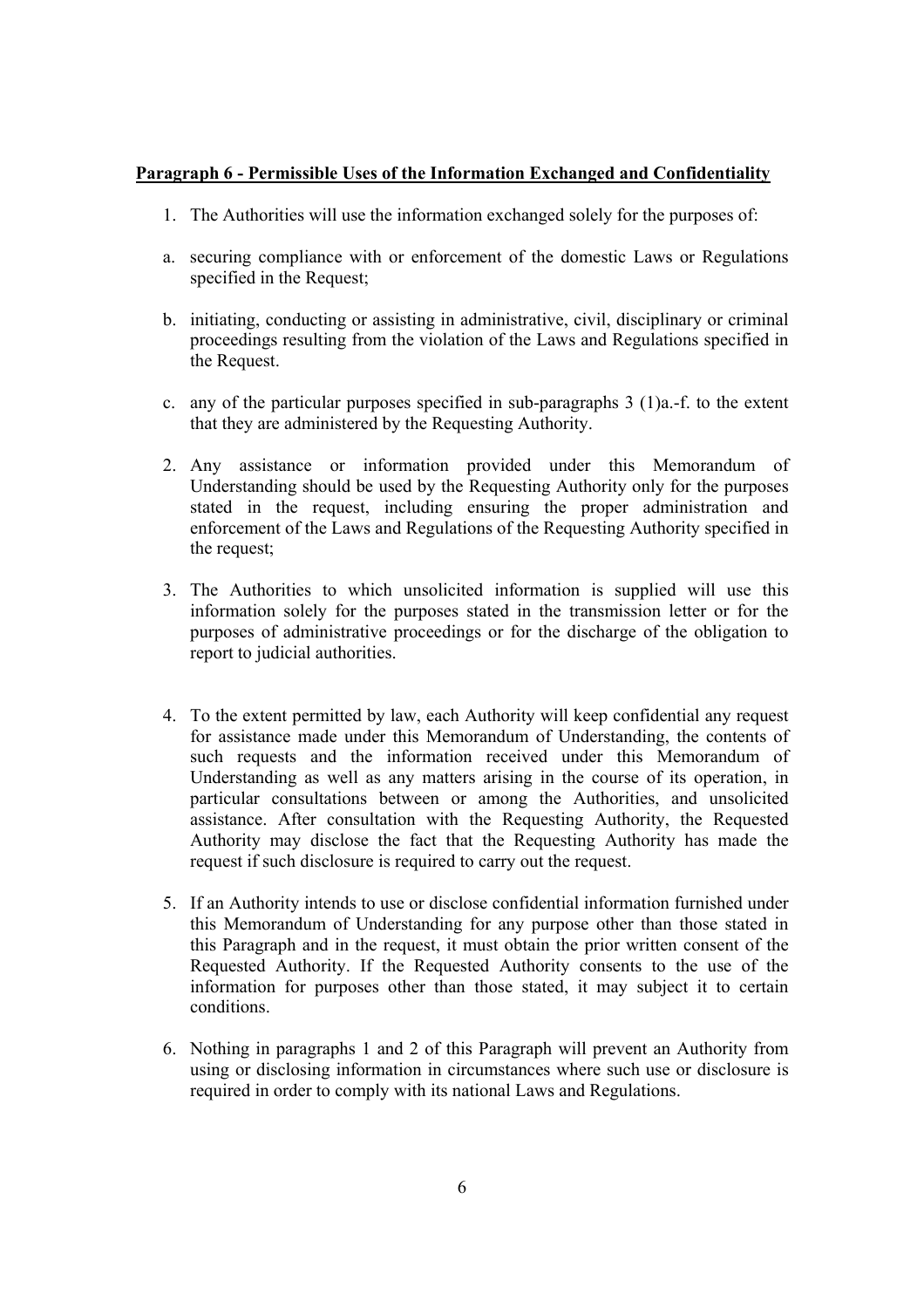### **Paragraph 7 - Consultations**

The Authorities will review the implementation of this Memorandum of Understanding regularly and may conduct consultations in order to improve its operation and to resolve possible difficulties.

### **Paragraph 8 -List of Regulated Markets and Directory of Competent Authorities**

- 1. The Authorities will submit to each other a list of regulated markets as referred to in this Memorandum of Understanding in sub-paragraph 2(7) and make available the relevant rules of procedures and operation of these regulated markets upon request. The Authorities may consider making available the list of regulated markets under their respective jurisdiction on their Internet homepages.
- 2. The Authorities will provide each other with a directory of competent authorities within their jurisdictions, setting out the responsibilities of each body. In case of any changes thereto, the respective Authority may provide the other Authorities with an updated version of the directory.

### **Paragraph 9 - Amendments to the Memorandum of Understanding**

This MOU may be amended or modified by mutual consent. Any amendment or modification of this MOU shall follow the same procedure as its entry into force.

#### **Paragraph 10 – Publication**

The Authorities agree that this Memorandum of Understanding may be published.

#### **Paragraph 11 - Entry into Effect and Termination**

- 1. This Memorandum of Understanding will enter into force on the date of signature.
- 2. This Memorandum of Understanding will be concluded for an unlimited period of time and may be terminated by any of the Authorities at any time by giving, at least, thirty days prior written notice to the other Authority. If the Requested Authority undertakes to denounce the Memorandum of Understanding, requests for information communicated before the effective date of denunciation will still be processed under this Memorandum of Understanding.

Done at , this day of 2005, which corresponds to the day of \_\_\_\_\_\_\_\_ 5765, in duplicate in Hebrew and English, all texts being equally authentic.

*[Signature page follows]*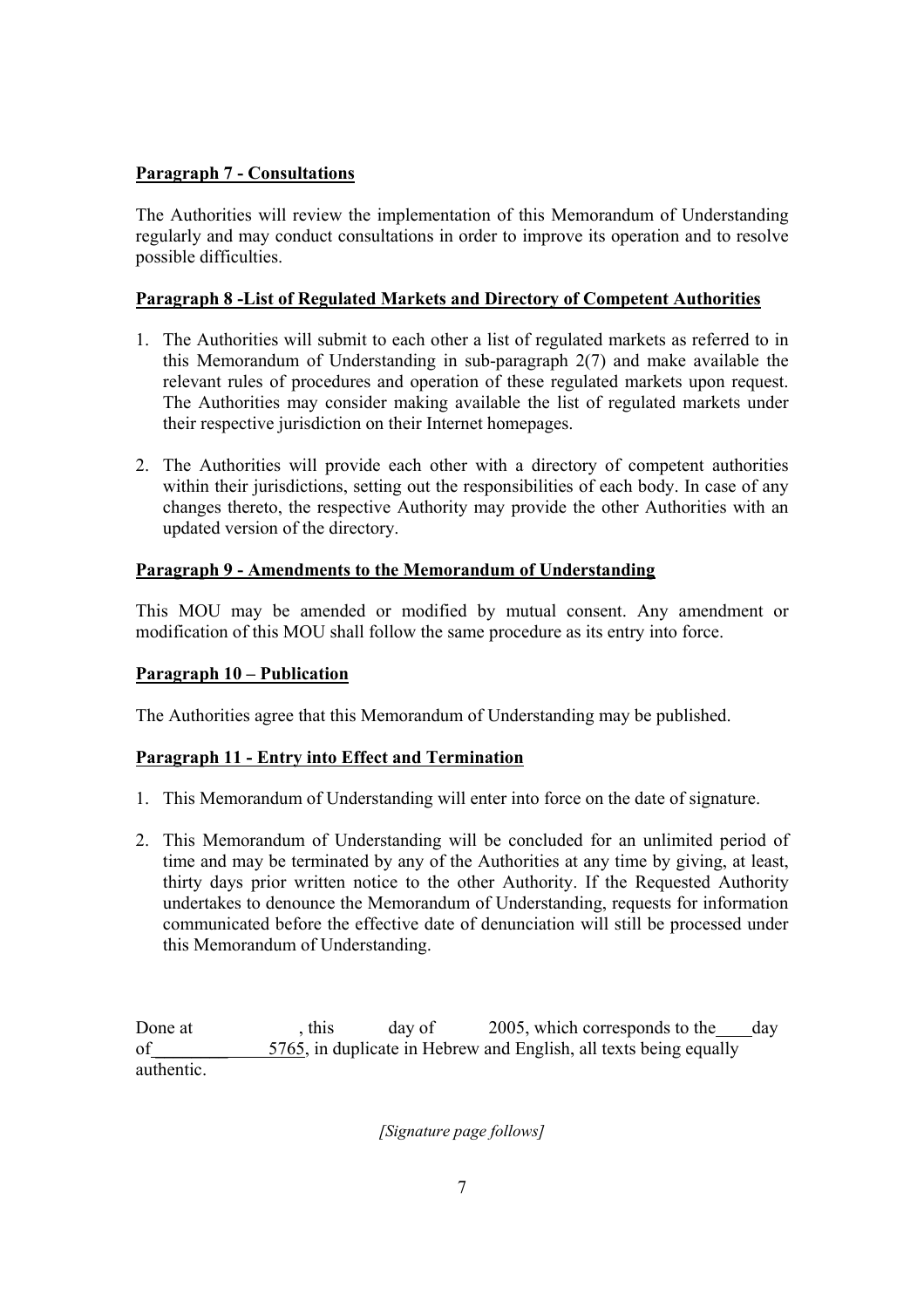For the Israel Securities Authority

Moshe Tery Chairman

For the Australian Securities and Investments Commission Jeffrey Lucy Chairman